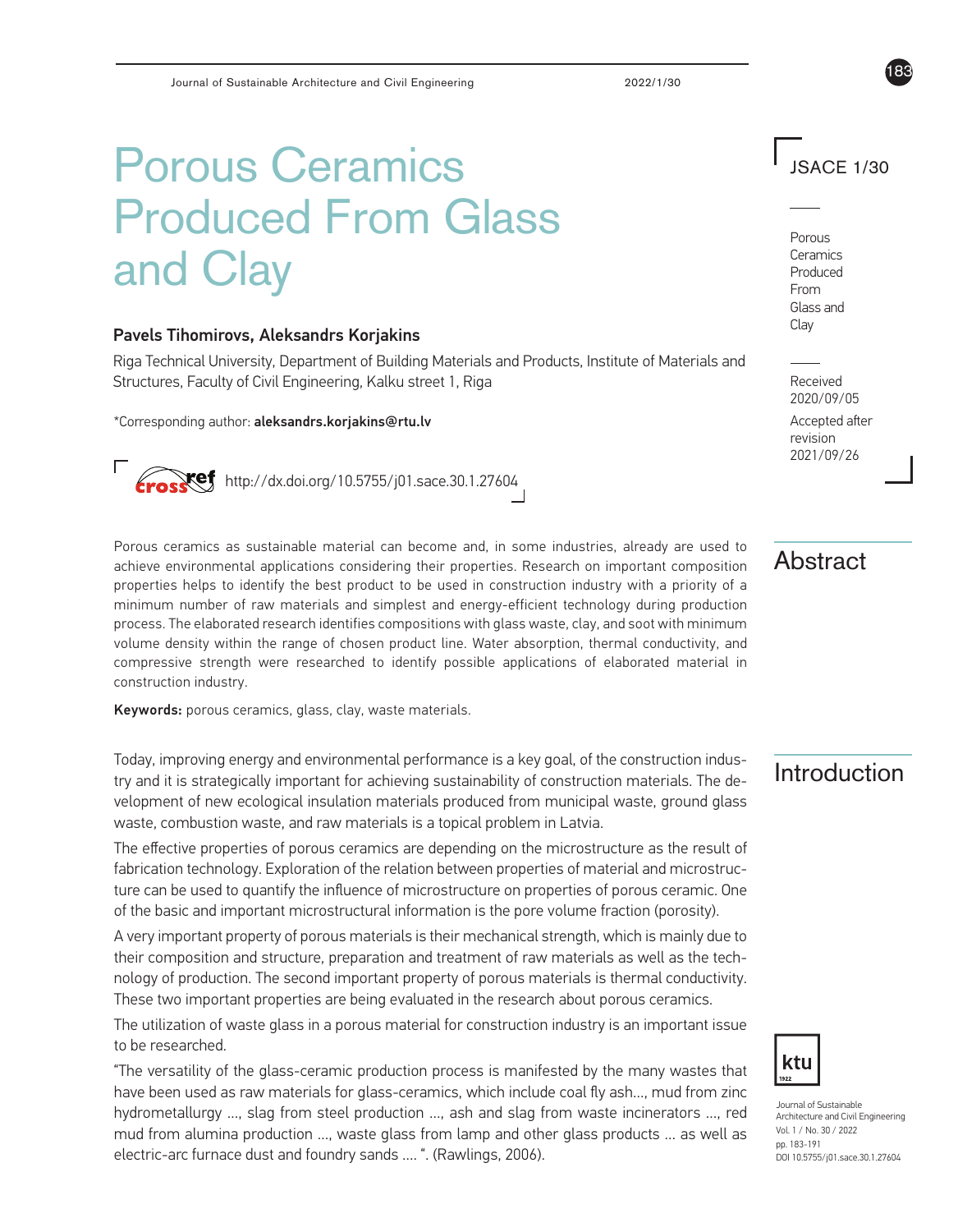Following raw materials glass waste, clay and a gasifier have been applied for obtaining porous ceramic, and sintering technology was the subject of this research.

Virtually all ceramic materials are constructed systems consisting of crystalline, glass, and gas phases (Дятлова, 2012) In general, the temperature of the ceramic sintering process is between 800°C and 1200°C.

Fabrication temperature, which is used in the production of foam glass is in the range 790°C and 860°C (Можегов, 2000), and in the range 700°C and 920°C (Rautanen, 2020). The temperature of sintering depends on the gasifier used (Dorokhova, 2017), (Yakub, 2012).

According to previously made researches the basic principle of porous material manufacture on a basis of glass waste using sintering methods of powder is to generate a gas in glass at the temperature between 700°C and 900°C (Дятлова, 2012), (Можегов, 2000), (Rautanen, 2020), (Dorokhova, 2017). The gas expands thus forming a structure of cells and producing a porous body. During the process of fabrication from green body to end product the material expands.

The aim of the research is to elaborate the optimal composition of porous ceramics based on waste glass as raw materials with minimum number kind of raw materials with additives and low sintering temperature.

184

**Materials** Compositions has been made according to previous researches and technologies elaborated<br>**Materials** by other researchers (Dorokhova, 2017), (Chen, 2021),. (Капустинский, 2010), (Погребенский, 2001), (Апкарьян, 2009), (Дамдинова, 2014), (Rincon, 2018).

> Following raw materials have been taken for preparing mixes for manufacturing porous ceramics: waste glass, clay, charcoal, sawdust, soot, and anthracite.

#### Table 1

Clay chemical composition

| Part                               | Ingredient volume from the total raw<br>material volume, % |  |
|------------------------------------|------------------------------------------------------------|--|
| SiO <sub>2</sub>                   | 45.67                                                      |  |
| $\mathsf{Al}_2\mathsf{O}_3$        | 12.27                                                      |  |
| Fe <sub>2</sub> O <sub>3</sub>     | 5.34                                                       |  |
| TiO <sub>2</sub>                   | 0.67                                                       |  |
| CaO                                | 11.60                                                      |  |
| CO <sub>2</sub>                    | 11.22                                                      |  |
| K <sub>2</sub> 0+Na <sub>2</sub> 0 | 4.56                                                       |  |
|                                    |                                                            |  |

#### Table 2

Glass chemical composition

| Part              | Ingredient volume from the total<br>raw material volume, % |
|-------------------|------------------------------------------------------------|
| SiO <sub>2</sub>  | from 69 till 74%                                           |
| Na <sub>2</sub> 0 | from 10 till $16\%$                                        |
| CaO               | from 5 till $14\%$                                         |
| MgO               | from 0 till 6%                                             |
| $Al_2O_3$         | from 0 till 3%                                             |
| Other parts       | from 0 till 5%                                             |

The ability of the clay to expand is very important in the porosity process. Clays with good superficial properties contain illite, montmorillonite, iron oxide, aluminum oxide and calcium compounds, feldspar, dolomite, and quartz. Clays are aluminosilicate materials with high  $SiO<sub>2</sub>$  (in our case 45.67%) and low  $Al_2O_3$  (12.27%) content, which participate in the formation of the ceramic partition. The low  $Al_2O_3$  content helps to reduce the softening temperature to 380°C and the resulting inflation temperature to 530°C. The high content of  $Fe_2O_3$  (5.34%) and CaO - 11.6% reduces the crystallization rate and temperature of  $SiO<sub>2</sub>$ . SiO<sub>2</sub> and Fe<sub>2</sub>O<sub>3</sub> affect the viscosity, melt surface tension. The clays from the production plant of Ltd. "Ceplis" have been used as raw material in the mixes.. Chemical composition of the clay is shown in Table 1. Chemical composition of used soot is C (94.84%), H (0.88%), S (0.01%), O (4.25%, other parts (0.02%).

Glass waste has been obtained from window glass. The chemical content of this one is shown in Table 2.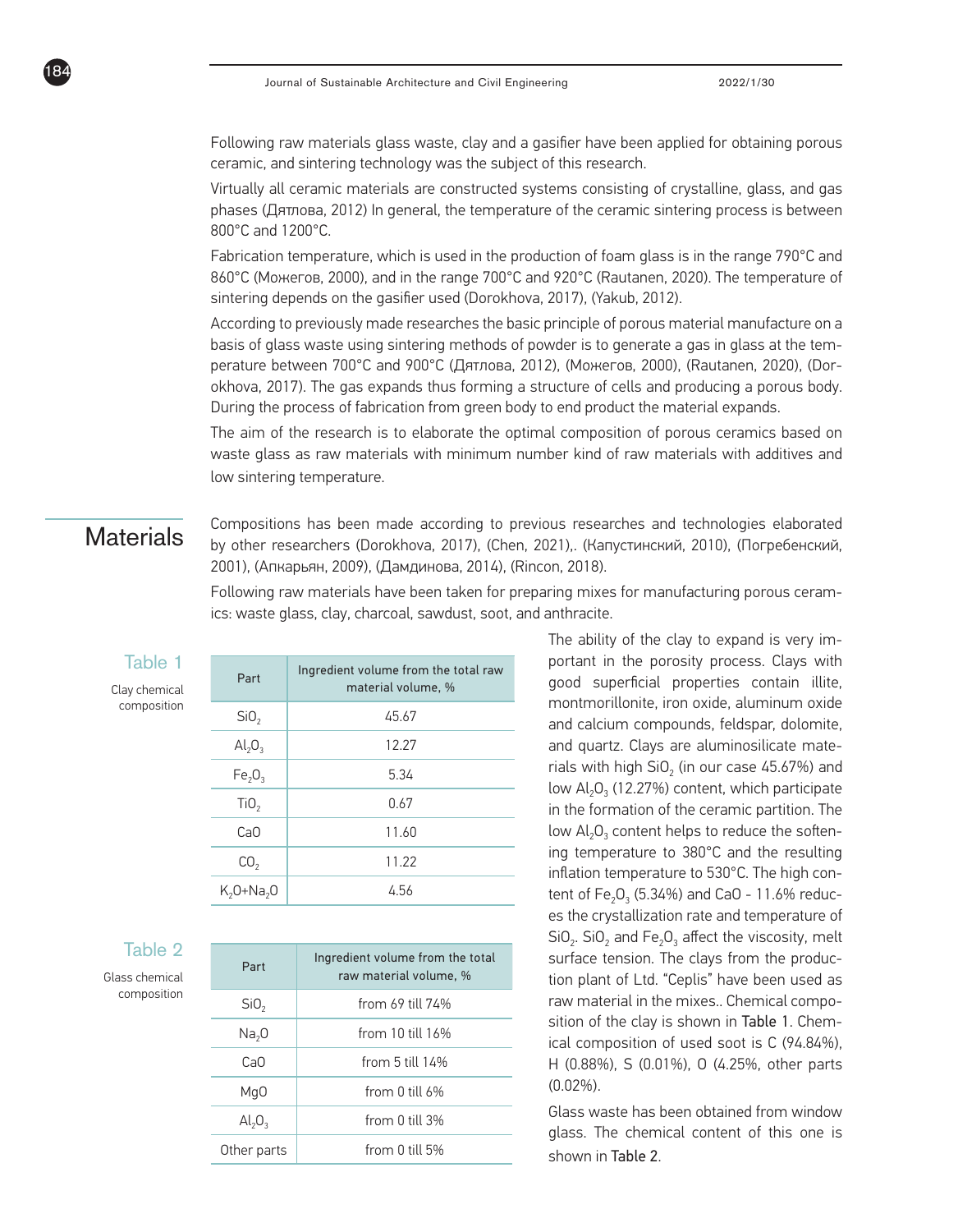Sawdust obtained from the mixed hardwood and conifers was dried in an oven at 60° C for 48 hours before applying. Glass waste was ground to a powder substance to a powder substance in planetary ball mill Retsch PM400. Glass was sieved through a 500 mkm sieve.

Based on the former researches three mixtures have been designed for investigation of the influence of different kinds of raw materials on the properties of porous ceramic. Mixtures content by weight is shown in Table 3.

|                    | Molten glass, % | <b>Burning</b><br>temperature, °C | Time of burning,<br>minutes | Soot, % | Clay, % | Water, %         |
|--------------------|-----------------|-----------------------------------|-----------------------------|---------|---------|------------------|
| Experiment Nr.     | X1              | X <sub>2</sub>                    | X3                          |         |         |                  |
|                    | $\mathbf{1}$    | $\overline{2}$                    | $\overline{3}$              | 4       | 5       | $\boldsymbol{6}$ |
| 2.3.1. experiment  | 89.500          | 850                               | 60                          | 0.179   | 10.321  | 10.000           |
| 2.3.2. experiment  | 89.500          | 850                               | 120                         | 0.179   | 10.321  | 10.000           |
| 2.3.3. experiment  | 89.500          | 850                               | 180                         | 0.179   | 10.321  | 10.000           |
| 2.3.4. experiment  | 89.500          | 800                               | 60                          | 0.179   | 10.321  | 10.000           |
| 2.3.5. experiment  | 90.320          | 800                               | 120                         | 0.200   | 9.480   | 10.000           |
| 2.3.6. experiment  | 90.320          | 800                               | 180                         | 0.200   | 9.480   | 10.000           |
| 2.3.7. experiment  | 89.500          | 900                               | 60                          | 0.179   | 10.321  | 10.000           |
| 2.3.8. experiment  | 90.320          | 900                               | 120                         | 0.200   | 9.480   | 10.000           |
| 2.3.9. experiment  | 89.500          | 900                               | 180                         | 0.179   | 10.321  | 10.000           |
| 2.3.10. experiment | 90.000          | 800                               | 180                         | 0.179   | 9.821   | 10.000           |
| 2.3.11. experiment | 90.000          | 800                               | 60                          | 0.179   | 9.821   | 10.000           |
| 2.3.12. experiment | 90.000          | 800                               | 120                         | 0.179   | 9.821   | 10.000           |
| 2.3.13. experiment | 90.000          | 850                               | 180                         | 0.179   | 9.821   | 10.000           |
| 2.3.14. experiment | 90.000          | 850                               | 60                          | 0.179   | 9.821   | 10.000           |
| 2.3.15. experiment | 90.000          | 850                               | 120                         | 0.179   | 9.821   | 10.000           |
| 2.3.16. experiment | 90.000          | 900                               | 180                         | 0.179   | 9.821   | 10.000           |
| 2.3.17. experiment | 90.000          | 900                               | 60                          | 0.179   | 9.821   | 10.000           |
| 2.3.18. experiment | 90.000          | 900                               | 120                         | 0.179   | 9.821   | 10.000           |
| 2.3.19. experiment | 89.000          | 800                               | 180                         | 0.179   | 10.821  | 10.000           |
| 2.3.20. experiment | 89.000          | 800                               | 60                          | 0.179   | 10.821  | 10.000           |
| 2.3.21. experiment | 89.000          | 800                               | 120                         | 0.179   | 10.821  | 10.000           |
| 2.3.22. experiment | 89.000          | 850                               | 180                         | 0.179   | 10.821  | 10.000           |
| 2.3.23. experiment | 89.000          | 850                               | 60                          | 0.179   | 10.821  | 10.000           |
| 2.3.24. experiment | 89.000          | 850                               | 120                         | 0.179   | 10.821  | 10.000           |
| 2.3.25. experiment | 89.000          | 900                               | 180                         | 0.179   | 10.821  | 10.000           |
| 2.3.26. experiment | 89.000          | 900                               | 60                          | 0.179   | 10.821  | 10.000           |
| 2.3.27. experiment | 89.000          | 900                               | 120                         | 0.179   | 10.821  | 10.000           |

# Methods

Table 3

Research compositions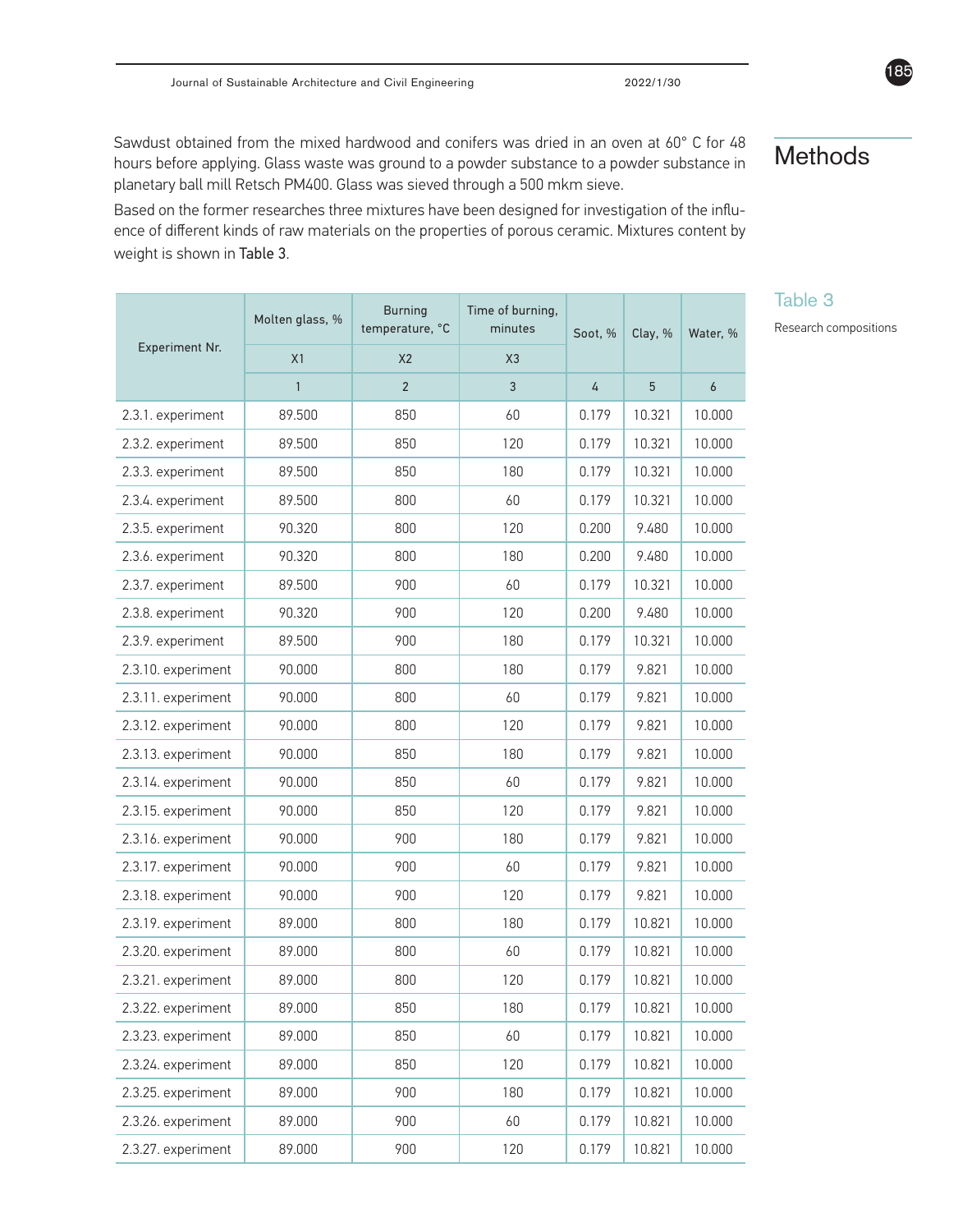Three factor experiment was performed taking into estimation three parameters: X1- ground glass % in the whole composition, X2- burning temperature °C; X3 – time of burning in minutes.

Molded compositions were left curing for 24 hours at room temperature. Dried samples were fired in an oven for sintering. The operating temperature of each gasifier must be 50-70°C higher than the initial temperature of the melting glass powder. The softening temperature and the rate of increase of the partial pressure must be low. There were elaborated nine burning schemes (see Fig. 1...Fig. 9) After weighing the raw materials were mixed by Food mixer 1340 in dry conditions for 10 minutes. Water was added continuously mixing during additional 10 minutes. The mix was molded in cube forms 50 \* 50 \* 50 mm and plate forms 300 \* 300 \* 30 mm , preparing samples for conductivity tests.

## Fig. 1

Burning scheme with maximum temperature 800°C during 60 minutes

186

### Fig. 2

Burning scheme with maximum temperature 800°C during 120 minutes

### Fig. 3

Burning scheme with maximum temperature 800°C during 180 minutes

### Fig. 4

Burning scheme with maximum temperature 850°C during 60 minutes

### Fig. 5

Burning scheme with maximum temperature 800°C during 120 minutes

### Fig. 6

Burning scheme with maximum temperature 850°C during 180 minutes

### Fig. 7

Burning scheme with maximum temperature 900°C during 60 minutes

#### Fig. 8

Burning scheme with maximum temperature 900°C during 120 minutes

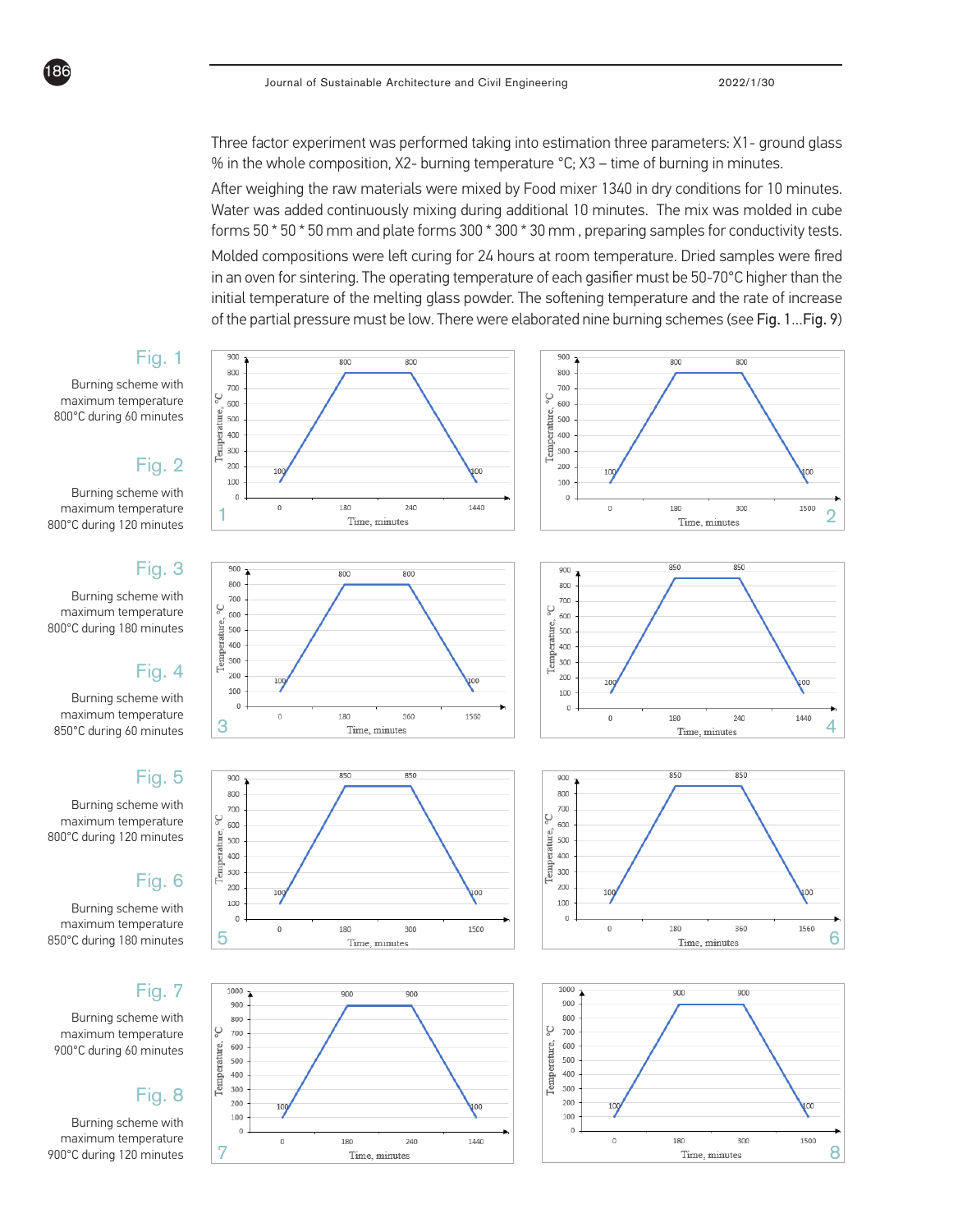After burning finishing and forms cooling, the samples were demolded and prepared for testing. The compression strength tests and thermal conductivity tests have been performed by universal testing system Zwick 100 and FOX600. Density and water absorption have been measured in the framework of research. The porosity of the samples has been



of research. The porosity of the samples has been evaluated by Microscope Veho DX-3.

Two kinds of forms were used for  $\delta$  for  $50^5$ 0.50 mm samples: metal for  $50^5$ 



Burning scheme with maximum temperature 900°C during 180 minutes

187



Fig. 11

**Burning form made from 10** 10 11 metal contract to the state of the state of the state of the state of the state of the state of the state of the state of the state of the state of the state of the state of the state of t

Two kinds of forms were used for burning the samples: metal for 50\*50\*50 mm samples (Fig.10- 11) and metal for 300\*300\*30 mm samples.

and metal for 300 mm samples.

Foil for 50\*50\*50 mm samples was used to let samples be taken out. Forms contain holes to evenly heat the samples. Some of the samples after burning can be seen in Fig. 12-14.



#### Fig. 12

Burning temperature 850°C 120 min

#### Fig. 13

Burning temperature 850°C 120 min

#### Fig. 14

Burning temperature 850°C 60 min

#### Fig. 15

Sample under microscope (850°C 120 min.) (sample from the plate form)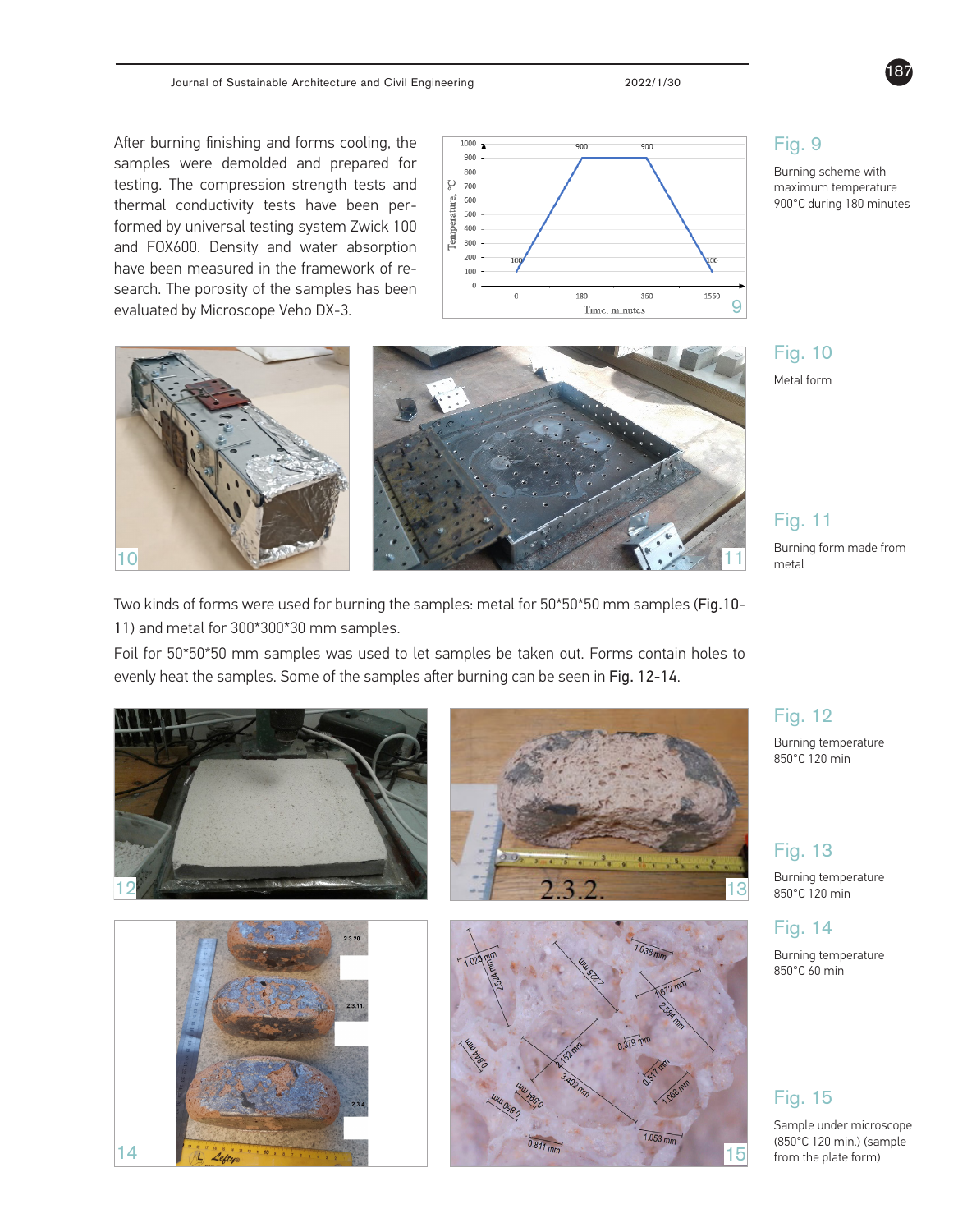| Results of water absorption tests of porous ceramic samples are shown in <b>Table 4</b> . |  |
|-------------------------------------------------------------------------------------------|--|
|-------------------------------------------------------------------------------------------|--|

Water absorption test results

Table 4

188

| <b>Experiment sample</b><br>Nr. | Weight after<br>sintering, g | Volume density,<br>$kq/m^3$ | Weight after 6<br>days, g | Water absorption, % |
|---------------------------------|------------------------------|-----------------------------|---------------------------|---------------------|
| $3 - 1$                         | 46.00                        | 494.19                      | 77.80                     | 69.13%              |
| $3 - 1 - 1$                     | 31.10                        | 259.60                      | 89.60                     | 188.10%             |
| $3 - 2$                         | 32.40                        | 345.97                      | 62.50                     | 92.90%              |
| $3 - 2 - 1$                     | 46.90                        | 358.20                      | 85.80                     | 82.94%              |
| $3 - 3$                         | 40.20                        | 378.75                      | 68.80                     | 71.14%              |
| $3 - 3 - 1$                     | 33.30                        | 376.70                      | 59.50                     | 78.68%              |
| $3 - 4$                         | 47.60                        | 364.94                      | 77.20                     | 62.18%              |
| $3 - 4 - 1$                     | 37.00                        | 341.44                      | 70.10                     | 89.46%              |

# **Results**

The increase of samples volume and volume density of the ceramic samples were measured. Prepared samples were tested for compressive strength. The results of the experiment are shown in Table 5.

#### Table 5

Experiment results

| Experiment Nr.     | Volume increase after<br>sintering, times | Compressive strength,<br><b>MPa</b> | Volume density, kg/m <sup>3</sup> |
|--------------------|-------------------------------------------|-------------------------------------|-----------------------------------|
| 2.3.1. experiment  | 4.69                                      | 1.06                                | 306.00                            |
| 2.3.2. experiment  | 4.18                                      | 0.45                                | 232.13                            |
| 2.3.3. experiment  | 4.68                                      | 1.19                                | 329.53                            |
| 2.3.4. experiment  | 5.04                                      | 0.69                                | 299.70                            |
| 2.3.5. experiment  | 4.66                                      | 1.31                                | 318.86                            |
| 2.3.6. experiment  | 4.26                                      | 1.38                                | 296.47                            |
| 2.3.7. experiment  | 4.73                                      | 0.81                                | 317.94                            |
| 2.3.8. experiment  | 4.37                                      | 0.70                                | 291.70                            |
| 2.3.9. experiment  | 4.32                                      | 0.80                                | 271.67                            |
| 2.3.10. experiment | 4.68                                      | 1.40                                | 326.59                            |
| 2.3.11. experiment | 4.54                                      | 1.25                                | 311.64                            |
| 2.3.12. experiment | 5.05                                      | 1.31                                | 295.37                            |
| 2.3.13. experiment | 4.17                                      | 0.81                                | 274.37                            |
| 2.3.14. experiment | 4.91                                      | 0.84                                | 271.36                            |
| 2.3.15. experiment | 4.42                                      | 1.19                                | 264.64                            |
| 2.3.16. experiment | 4.31                                      | 1.31                                | 322.08                            |
| 2.3.17. experiment | 5.18                                      | 0.74                                | 328.04                            |
| 2.3.18. experiment | 4.84                                      | 0.51                                | 285.39                            |
| 2.3.19. experiment | N/A                                       | 1.35                                | 291.85                            |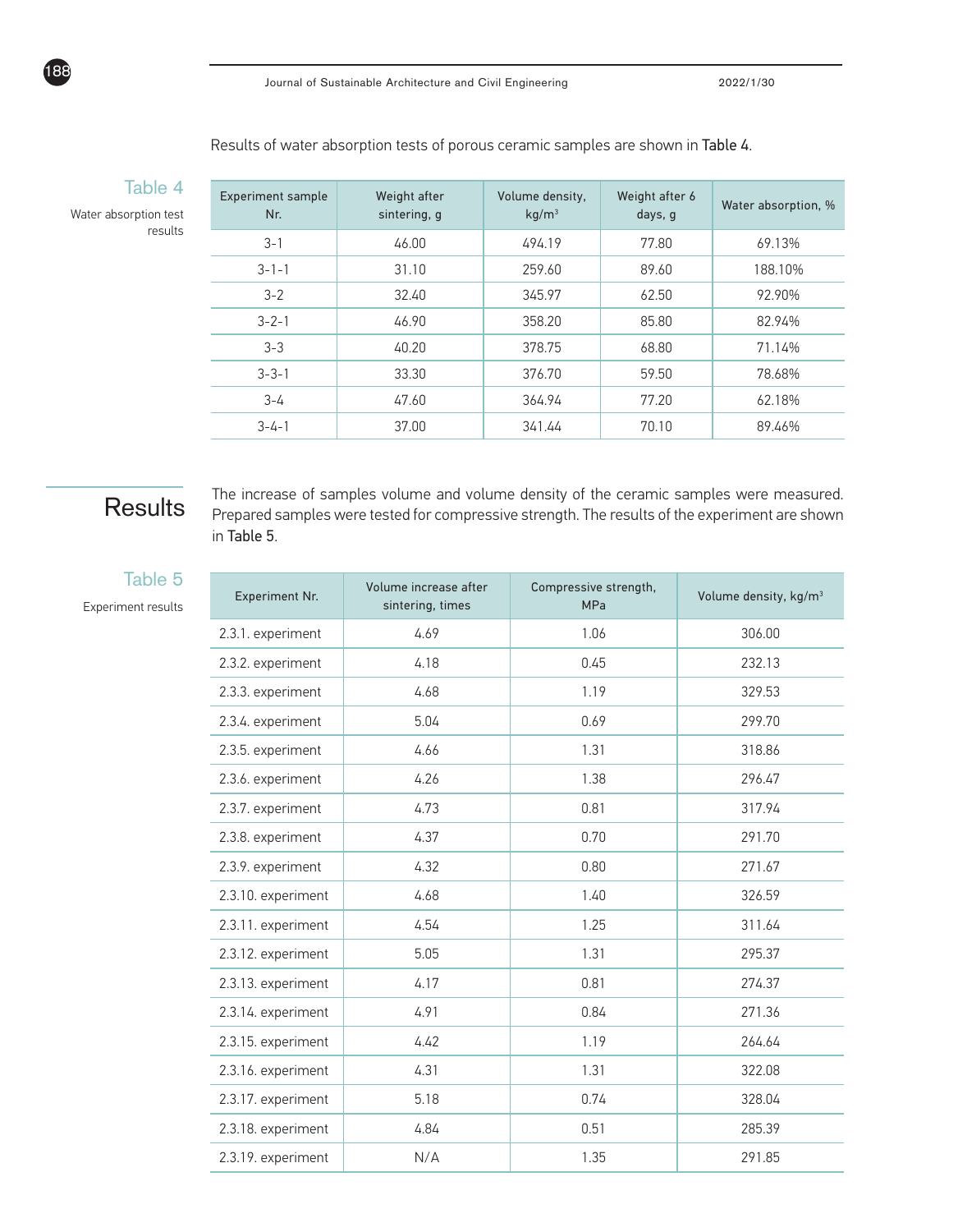Journal of Sustainable Architecture and Civil Engineering 2022/1/30

| <b>Experiment Nr.</b> | Volume increase after<br>sintering, times | Compressive strength,<br><b>MPa</b> | Volume density, kg/m <sup>3</sup> |
|-----------------------|-------------------------------------------|-------------------------------------|-----------------------------------|
| 2.3.20. experiment    | 5.13                                      | 1.20                                | 310.13                            |
| 2.3.21. experiment    | 3.99                                      | 1.22                                | 320.78                            |
| 2.3.22. experiment    | 4.45                                      | 0.73                                | 285.24                            |
| 2.3.23. experiment    | 4.06                                      | 1.41                                | 310.62                            |
| 2.3.24. experiment    | 4.26                                      | 0.72                                | 255.24                            |
| 2.3.25. experiment    | 4.09                                      | 0.90                                | 310.17                            |
| 2.3.26. experiment    | 4.90                                      | 1.11                                | 326.71                            |
| 2.3.27. experiment    | 3.68                                      | 1.31                                | 329.64                            |

Volume density of the obtained samples is in the range from 232.13 to 329.64 kg/m3 (Table 5) with minimal value for experiment Nr. 2.3.2. Volume density of the obtained ceramic depends on content of the raw materials– more volume of clay increases the density in the final product. The density depends on the sintering temperature as well.

The compressive strength of the obtained samples is in the range from 0.45 MPa to 1.41 MPa depending on the burning temperature and composition (see Table 5).

The obtained thermal conductivity for samples from experiment Nr. 2.3.2. is 0.088 W/(m K) with a sample thickness 51 mm.

Volume of expanded samples increase from 3,68 till 5,18 times from the initial volume.

Measured water absorption of the porous ceramic samples is in the range from 62.18% till 188,10%, which may be evaluated as high. Sizes of the pores are in the range 0.12 -3.40 mm (see Fig. 15). By analysis of obtained experimental results of elaborated compositions by software Statistica the optimal parameters of porous ceramics, such as volume density of 249 kg/m $^3$  can be achieved by temperature 852°C with a sintering period of maximum temperature 124 minutes.

During previous researches according to made experiments, it was found that the range of the melting  $\overline{\phantom{a}}$   $\overline{\phantom{a}}$ specified temperature limit, the solid phase increases, and the gas phase in the material decreases, as a result of which the sample becomes dense and ineffective as insulation porous ceramic material.

The process of forming the ceramic structure is created in the following stages of coagulation-> sintering -> pore formation. The coagulation structure is formed by the action of intermolecular forces between the clay particles at the interlayers of the liquid medium, forcing the filler from the substance onto the surface layer during granulation. During drying, a condensation structure forms after the removal of the liquid phase. As a result of heating, the amorphous structure is formed by burning the glass-ceramics with intermediate pores forming a solid uniform system.

In the general case, as the volume density increases, the compressive strength also increases. The density and size of the pores depend on the sintering temperature and the amount of the gasifier. As the sintering temperature increases, the volume density decreases, the number of pores increases, and the mechanical strength decrease. The strength of a ceramic product is affected by various modified additives that are used to form the structure of the ceramic product.

The duration of foaming also affects the pore structure and accordingly also to the compressive strength. At the longer foaming time, the gas pressure in the pores increases, in result the pore's size increases and makes the pore partitions more fragile, which leads to a decrease in compressive strength.

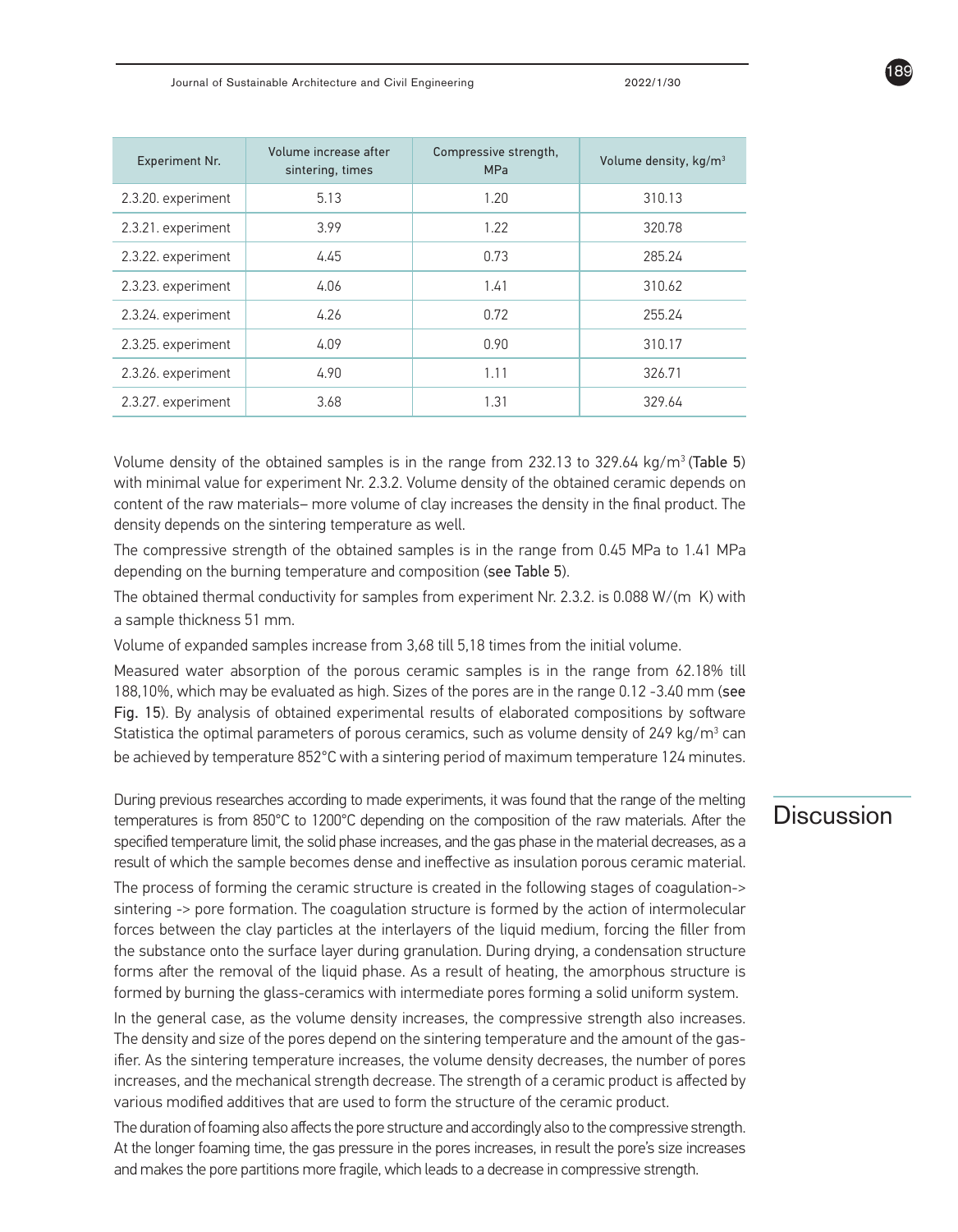Achieved thermal conductivity of 0.088 W/(m K), which is similar to the performance of porous construction products in this group of construction materials.

Water absorption depends on the shape of the pores, the amount of opened pores and sizes of the pores. The shape and size of the pores depend on the composition, amount of gasifier, temperature, and time of burning. To achieve the lowest water absorption results, it is necessary to elaborate compositions with a larger number of closed pores.

190

The sintering temperature of a porous ceramic material can **Conclusions**<br>**Conclusions** be reduced to 800-850°C by creating a ceramic composition with a glass content of 89% -90% and using soot as a gas generating agent in amount 0.179-0.200%.

> By analysing water absorption results (from 62.33% to 188.10%) it can be concluded that all the tested samples have a large number of open pores, therefore the water absorption is high.

> The obtained thermal conductivity result is  $0.088 W/(m K)$  for composition  $850^{\circ}$ C during 120 minutes indicates that the obtained tested samples are close to diatomite thermal insulation materials (0.115 - 0.162 W/(m K)).

> The obtained increase in volume during the sintering process in comparison to the initial volume is from 3 to 5 times, which corresponds to other researches (Rautanen, 2020).

# References

Chen Y., Wang N., Ola O., Xia Y., Zhu Y. Porous ceramics: Light in weight but heavy in energy and environment technologies. Mater. Sci. Eng. R Reports, vol. 143, p. 65, Jan. 2021, https://doi.org/10.1016/j. mser.2020.100589

Dorokhova E. S., Zhernovaya N. F., Bessmertnyi V. S., Zhernovoi F. E., Tarasova E. E. Control of the Structure of Porous Glass-Ceramic Material. Glas. Ceram., vol. 74, no. 3, pp. 95-98, 2017, https://doi. org/10.1007/s10717-017-9936-x

Luckham P. F., Rossi S. Colloidal and rheological properties of bentonite suspensions. Adv. Colloid Interface Sci., vol. 82, no. 1, pp. 43-92, 1999, https:// doi.org/10.1016/S0001-8686(99)00005-6

Monich P. R., Romero A. R., Höllen D., Bernardo E. Porous glass-ceramics from alkali activation and sinter-crystallization of mixtures of waste glass and residues from plasma processing of municipal solid waste. J. Clean. Prod., vol. 188, pp. 871-878, Jul. 2018, https://doi.org/10.1016/j.jclepro.2018.03.167

Rautanen J., Jääskeläinen T. Process for producing foam glass. EP 3 656 747 A1, 2020.

Rawlings R. D., Wu J. P., Boccaccini A. R. Glass-ceramics: their production from wastes. A review. Springer Science and Business Media LLC, 2006; [Online]. Available: https://core.ac.uk/download/pdf/294576.pdf.

Rincón A., Desideri D., Bernardo E. Functional glass-ceramic foams from ,inorganic gel casting' and sintering of glass/slag mixtures. J. Clean. Prod., vol. 187, pp. 250-256, 2018, https://doi. org/10.1016/j.jclepro.2018.03.065

Yakub I., Du J., Soboyejo W. O. Mechanical properties, modeling and design of porous clay ceramics. Mater. Sci. Eng., vol. A 558, pp. 21-29, 2012. https:// doi.org/10.1016/j.msea.2012.07.038

Апкарьян А.С., Абакумов Е. П., Христюков В. Г. Способ изготовления пеностеклокерамики [Method of making foam glass ceramics]. РФ 2374191, 2009.

Дамдинова Д. Р., Анчилоев Н. Н., Павлов В. Е. Пеностекла системы стеклобой - глина гидроксид натрия:составы, структура и свойства. Строительные материалы, no. 8, 2014, Accessed: May 05, 2021. [Online]. Available: https://cyberleninka.ru/article/n/penostekla-sistemy-stekloboy-glina-gidroksid-natriya-sostavy-struktura-i-svoystva.

Дятлова Е. М. Химическая технология керамики и огнеупоров [Chemical technology of ceramics and refractories]. 2012.

Капустинский Н. Н., Кетов П. А,. Кетов Ю. А. Способ получения пеностеклянных изделий [Method of obtaining foam glass products]. RU 2453510, 2010.

Можегов В. С., Ли Чи-Тай, Суворов С.А., Шевчик А.П., Способ получения пеностекла [Method of obtaining foam glass]. RU2187473C2, 2000.

Погребенский Г. М., Искоренко Г.И., Канев В.П. Способ изготовления гранулированного пеностекла из стеклобоя [Method of manufacturing granulated foam glass from cullet]. РФ 2162825, 2001.